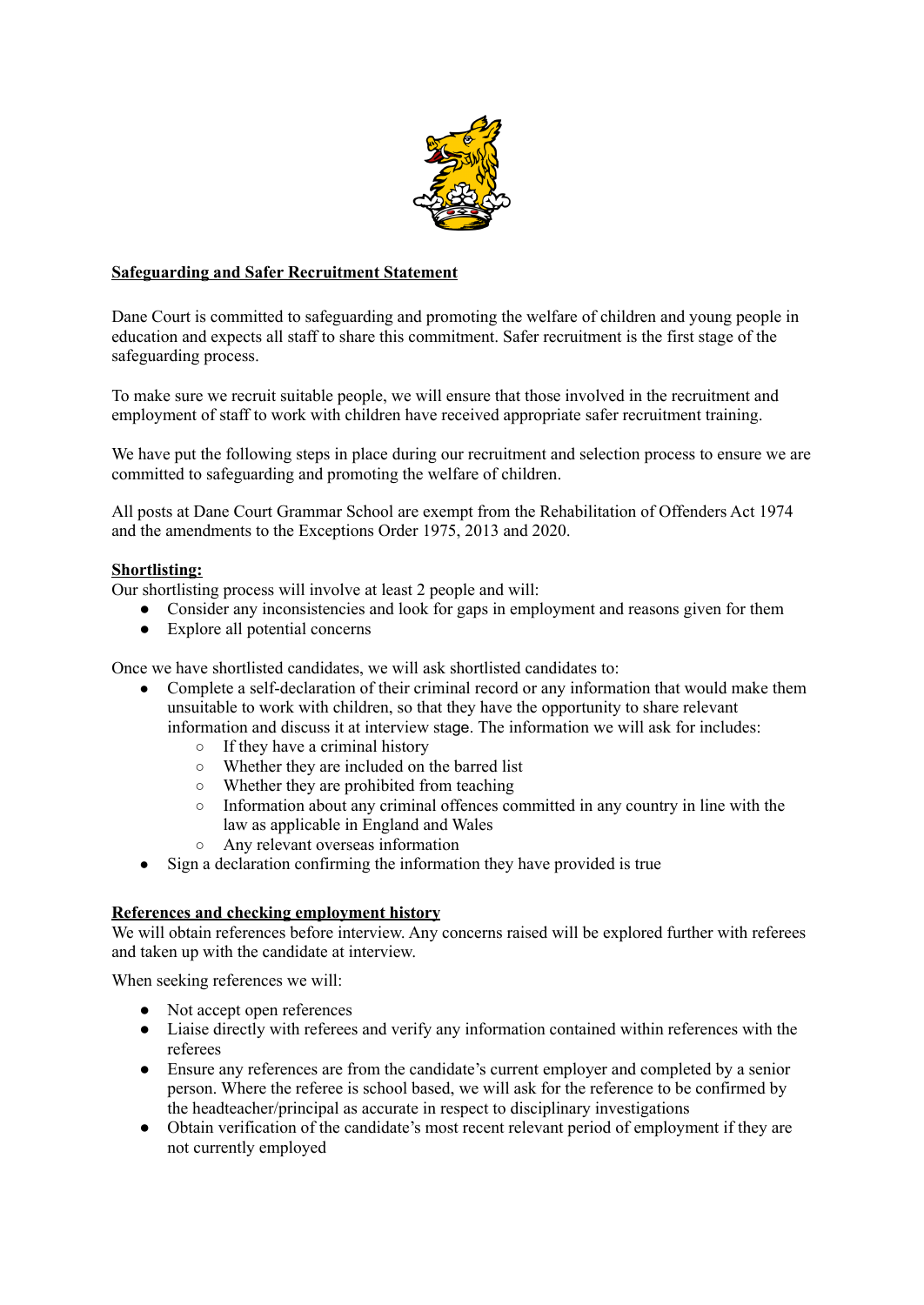- Secure a reference from the relevant employer from the last time the candidate worked with children if they are not currently working with children
- Compare the information on the application form with that in the reference and take up any inconsistencies with the candidate
- Resolve any concerns before any appointment is confirmed

# **Interview and selection**

When interviewing candidates, we will:

- Probe any gaps in employment, or where the candidate has changed employment or location frequently, and ask candidates to explain this
- Explore any potential areas of concern to determine the candidate's suitability to work with children
- Record all information considered and decisions made

## **Pre-appointment vetting checks**

We will record all information on the checks carried out in the school's single central record (SCR). Copies of these checks, where appropriate, will be held in individuals' personnel files. We follow requirements and best practice in retaining copies of these checks, as set out below.

### **New staff**

All offers of appointment will be conditional until satisfactory completion of the necessary pre-employment checks. When appointing new staff, we will:

- Verify their identity
- Obtain (via the applicant) an enhanced DBS certificate, including barred list information for those who will be engaging in regulated activity (see definition below). We will obtain the certificate before, or as soon as practicable after, appointment, including when using the DBS update service. We will not keep a copy of the certificate for longer than 6 months, but when the copy is destroyed we may still keep a record of the fact that vetting took place, the result of the check and recruitment decision taken
- Obtain a separate barred list check if they will start work in regulated activity before the DBS certificate is available
- Verify their mental and physical fitness to carry out their work responsibilities
- Verify their right to work in the UK. We will keep a copy of this verification for the duration of the member of staff's employment and for 2 years afterwards
- Verify their professional qualifications, as appropriate
- Ensure they are not subject to a prohibition order if they are employed to be a teacher other classroom staff
- Carry out further additional checks, as appropriate, on candidates who have lived or worked outside of the UK. Where available, these will include:
	- For all staff, including teaching positions: criminal records checks for [overseas](https://www.gov.uk/government/publications/criminal-records-checks-for-overseas-applicants) [applicants](https://www.gov.uk/government/publications/criminal-records-checks-for-overseas-applicants)
	- For teaching positions: obtaining a letter of professional standing from the professional regulating authority in the country where the applicant has worked
- Check that candidates taking up a management position<sup>\*</sup> are not subject to a prohibition from management (section 128) direction made by the secretary of state

\* Management positions are most likely to include, but are not limited to, headteachers, principals and deputy/assistant headteachers.

**Regulated activity** means a person who will be:

- Responsible, on a regular basis in a school or college, for teaching, training, instructing, caring for or supervising children; or
- Carrying out paid, or unsupervised unpaid, work regularly in a school or college where that work provides an opportunity for contact with children; or